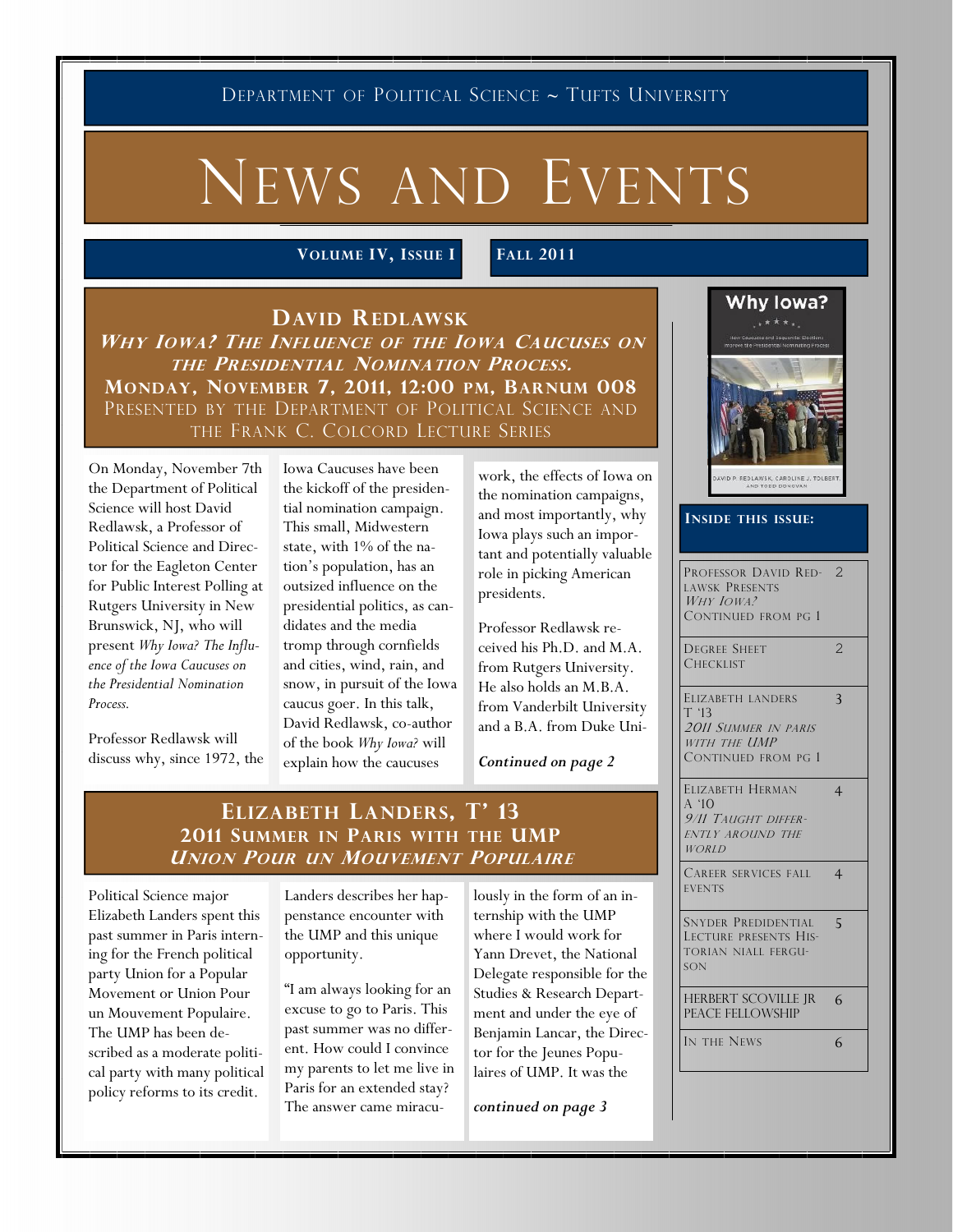#### PAGE 2 NEWS AND EVENTS

#### DAVID REDLAWSK PRESENTS WHY IOWA? CONTINUED FROM PAGE 1

"THIS SMALL, MIDWESTERN STATE WITH 1% OF THE NATION'S **POPULATION** HAS AN **OUTSIZED** INFLUENCE ON PRESIDENTIAL POLITICS."

versity. His research focuses on campaigns, elections, the roll of information in voter decision making, and on emotional responses to campaign information. He has received several grants to support his research from the National Science Foundation, and he currently serves on the Board of the American National Election Studies.

Professor Redlawsk's newest book (with Caroline Tolbert and Todd Donovan) is Why Iowa? Sequential Elections, Reform and U.S. Presidential Nominations published by the University of Chicago Press. He has two other recent books, How Voters Decide: Information Processing in an Election Campaign (with Richard Lau), published by Cambridge University Press and winner of the 2007 Alexander George Award for Best Book in Political Psychology from the International Society of Political Psychology and an edited volume, Feeling Politics: Emotion in Political Information Processing by Palgrave-Macmillan.

Professor Redlawsk's research has also been published in the American Political Science Review, the Journal of Politics, and the American Journal of Political Science, as well as the journal Political Psychology among others. He currently serves as coeditor of the journal Political Psychology and has just completed a term as a member of the Governing Council of the International Society of Political Psychology. He was Chair of the Political Psychology Organized Section of the American Political Science Association for 2009-2010.

Professor Redlawsk is also interested in civic engagement and service-learning pedagogies. He is editor (with Tom Rice) of Civic Service: Service-Learning with State and Local Government Partners published in 2009 by Jossey-Bass which highlights a number of exemplary service-learning projects across institutions and disciplines, all of which partner with local or state government providing reciprocal value to students and government agencies. Redlawsk teaches courses including Survey Research, Local Politics, Political Campaigning, Voting Behavior, Political Psychology, Decision Making, and Experimental Methods.

The Eagleton Center for Public Interest Polling, for which David Redlawsk is Director,

manages the Rutgers-Eagleton Poll, established in 1971 as one of the nation's first university-based statewide public opinion polls. The Center also undertakes other survey research in the public interest and designs opportunities for undergraduate and graduate student sto learn how to read, analyze, design, and administer polls. For more information on the ECPIP visit http:// eagletonpoll.rutgers.edu/.

The talk will begin at noon in Barnum 8 on the Medford campus and a buffet lunch will be provided. This event is open to the Tufts community.

The Frank C. Colcord Lecture is made possible by a generous endowment left to the Department of Political Science by beloved friend and professor Dr. Frank C. Colcord. Professor Colcord was instrumental in building a modern political science department at Tufts University.

If you have any questions regarding this event please contact Jeannine Lenehan, Communications Coordinator for the Department, at Jeannine.lenehan@tufts.edu.

We look forward to seeing you there!

#### ATTENTION POLITICAL SCIENCE SENIORS

The internal deadline for ALL degree sheets to the Department of Political Science is NOVEMBER 7th. Please meet with your advisor. You'll need two signatures: one on the second page of the degree sheet and the other on the PS major concentration form. Please submit a signed copy of the PS major concentration checklist, an unofficial transcript from SIS, and copies of ALL approved petitions and transfer credits. Also, please retain a copy of your signed degree sheet for your own records. Once signed and approved by the Chair, your degree sheets will then be delivered to Dowling Hall for processing by the Department of Political Science. Deliver your Degree Sheets to Paula Driscoll, Packard Hall, Rm 110, door mailbox. NOTE: If you need to secure approvals for exemptions or transfers of language, now is the time to do so. Please, do not wait until after your degree sheet has been submitted.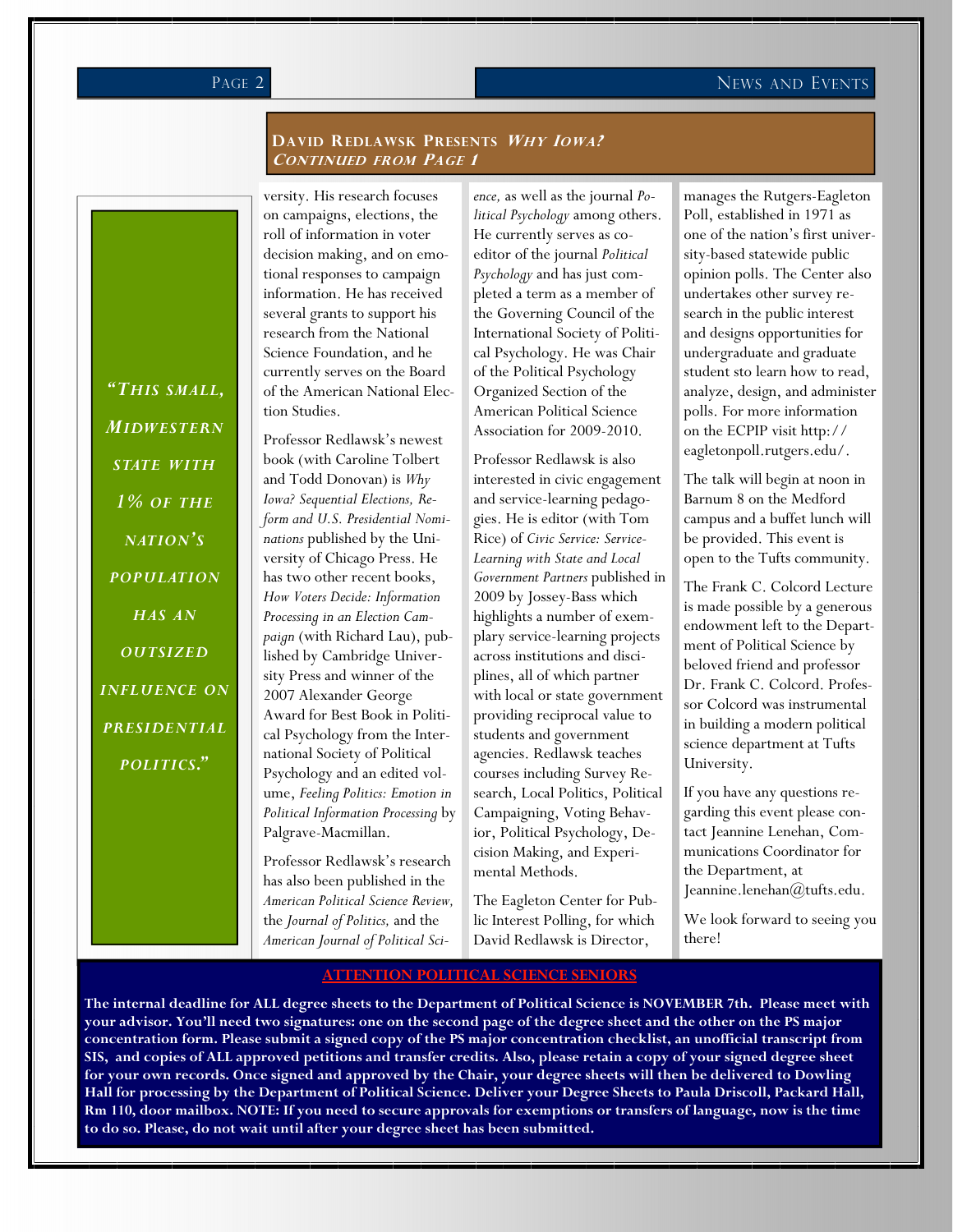#### ELIZABETH LANDERS, T '13, 2011 SUMMER IN PARIS WITH THE UMP CONTINUED FROM PAGE 1

perfect marriage of my political science studies, my French language skills, and my deep fascination with la vie Parisienne. In addition, my timing for my grand entrance into French politics could not have been timed any better. With Dominique Strauss-Kahn making headlines in the United States, French banks cutting deals over Greek debt, Christine Lagarde's candidacy as IMF (Internal Monetary Fund) Director, and French presidential elections gearing up for April 2012, my five week stage or internship promised to be rewarding and timely.

The UMP headquarters are situated on the rue de Boetie in the 8th arrondissement, a quieter street that runs into the clamorous Champ-Elysees. My first day in the office was a debriefing from Benjamin and his assistant Pierre-Henri. As I would later come to realize, Benjamin was in and out of the office of Jeunes Populaires. Pierre-Henri ran the day-today logistics. I was introduced to the other interns in the office, all young men who were studying political science at the prestigious Science Politique, France's premier university for aspiring lawyers, diplomats, and of course, politicians. There was a certain camaraderie in the office, and as I honed my French language skills, we joked, discussed current

events, and enjoyed leisurely hour-long lunches in the dining area.

The UMP hosted many events and organized debates. On one of my first days at the office I accompanied Benjamin for an early morning debate at the Assemblee Nationale. Unbeknownst to me at the time, I found out this building is not open to the public, which made the experience even more unique. I watched in the Green Room as Benjamin debated the merits of gay marriage with the Youth Director of the Partie Socialiste, the UMP's main opposition. Gradually, I began to formulate my perception of the party: one that is socially conservative and fiscally liberal, considered to be right-wing amongst the many socialists and leftist parites in the French political realm.

Later that week, I attended what would be the first of many conferences or forums organized by the Party in various locations around Paris. Each addressed a specific issue in French society, and experts and party officials were called upon to present facts and incite discussion. As I continued to attend more of these events, the faces in the crowd became familiar. I began to pick out the UMP Senate members, the interns who worked for Jean-Francious Cope, and the bigwig donors. After a while, I began to feel a part of the French political circuit, showing up for the events, straining my ears to catch all of the French spoken, and scribbling notes in a French-English mixture about the Party's platform. Some of the subjects included the place of women in society, the government and unions, ecommerce, and immigration. Through the e-commerce, panelists featured the French Director of Facebook and a Google employee. This three hour-long heated debate on immigration was most interesting. As French Minister of the Interior, Claude Geant, spoke on capping the number of illegal immigrants allowed into France each year, I was mentally comparing and contrasting with our domestic policies in the United States.

In between these fascinating events, I conducted research for Yann on U.S. laws on live -streaming video, Internet restrictions, and campaign tactics. Through this research I was more than a little surprised to find out that, except for a few applications, livestreaming media is illegal in France. There is currently a council called Hadopi that regulates media sites in France and collects a user's IP address. In addition, Yann invited me to join weekly Monday meetings of the Poletude, a small group of dedicated individuals who essentially volunteered their time to create party policy on issues that apply to a younger generation. The final meeting

I attended featured a former top aide to President Sarkozy; he had reviewed much of Poletude's proposals and gave critical feedback to the group.

The French political world and was rocked by the DSK scandal when allegations of rape erupted against former IMF Chief Dominique Strauss-Khan (www.euronews.net). When the IMF sought out a new Chief, I had the opportunity to see Christine Lagarde speak to a group of lawyers in a Georgetown Law School-organized event in Paris. A week before she was named Director, 150 people gathered in the exquisite Mitterand building, the former U.S. Embassy on the rue de Rivoli overlooking the Place de la Concorde. The good-humored Langarde took the podium and began her speech in French. The Anglo crowd drew in its breath before she laughed and seamlessly switched to English. She effortlessly combined her strength of law and finance, discussing a greater need for defined and fair regulation of global markets. At the end of her speech I ran to grab a personal quote from her, though I was run over by mainstream French news station TV5, clamoring to get an interview as well.

Continued on page 5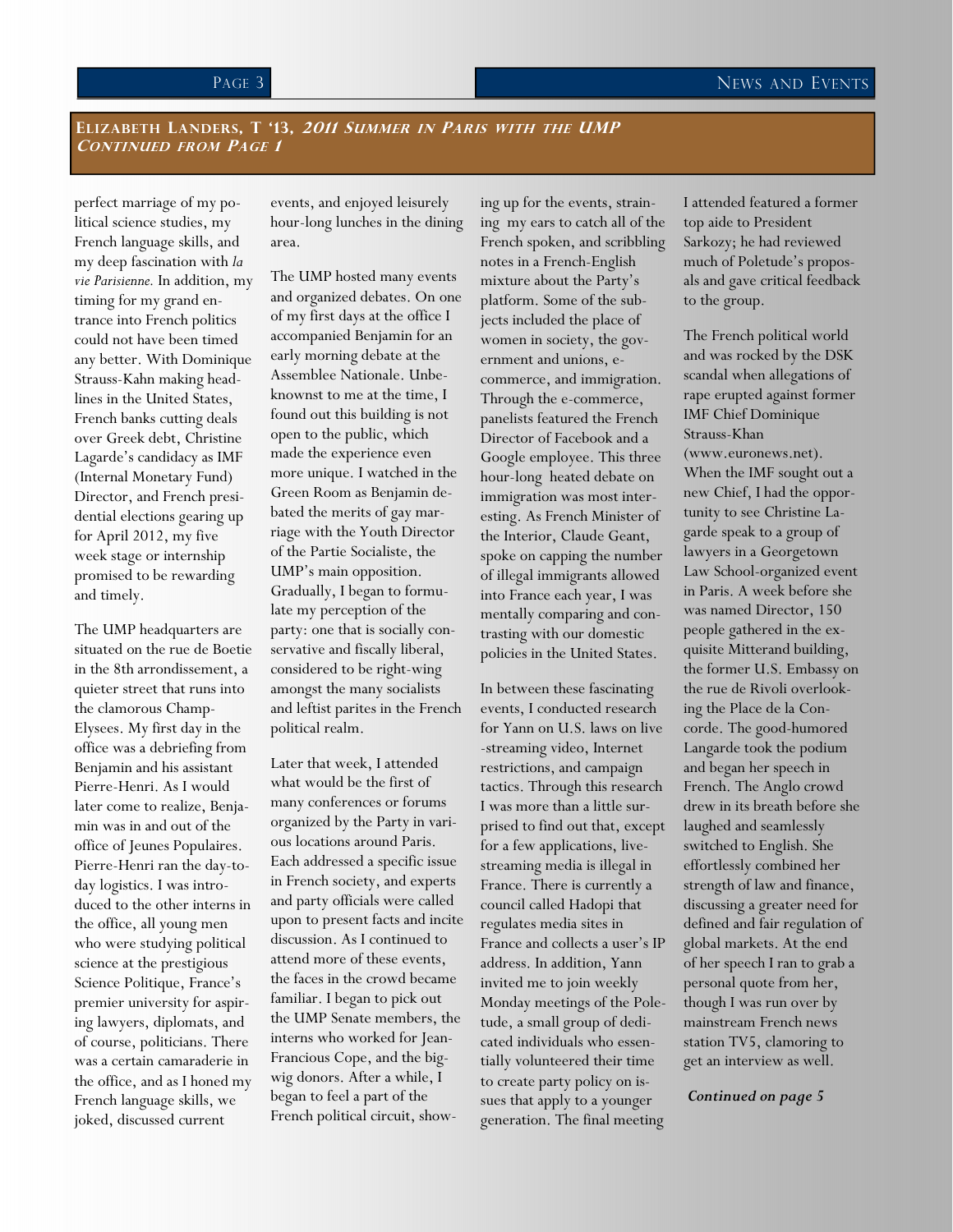#### PAGE 4 NEWS AND EVENTS

#### NPR BOSTON INTERVIEWS ELIZABETH HERMAN, A '10 9/11 TAUGHT DIFFERENTLY AROUND THE WORLD

"IF THE COUNTRY'S RELATIONSHIP WITH THE UNITED STATES WAS A BIT MORE TENSE, YOU SAW A MUCH MORE CRITICAL VIEW OF THE UNITED STATES."

On September 8, 2011 NPR Boston interviewed Tufts graduate and Political Science major Elizabeth Herman on her continuing research on how 9/11 is taught around the world.

A few years ago, when Herman visited her former high school, Newton South, Newton, MA, she was surprised to find that the textbooks already included sections on the 9/11 attacks. She began to wonder how other countries were describing these events in their textbooks, a topic that eventually became her thesis project at Tufts.

Herman, a Fulbright Scholar, is continuing her research. Currently, she has analyzed textbooks from thirteen countries and described to

NPR Boston how a country's relationship with the United States often influences how it teaches the attacks of 9/11.

"If the country's relationship with the United States was a little bit more tense, you saw a much more critical view of the United States," said Herman. "So, for example, I was able to analyze the textbooks in Brazil, India, and China. In those three nations, relationships with the United States are a little tense. All of those spoke about the audacity of the United States and its actions post-9/11 and the illegality of the war, specifically the Iraq War."

Herman believes there is a right way to teach the 9/11 attacks. "I think the best thing that you can do is provide as

many perspectives as possible and help students learn how to synthesize those narratives themselves."

Herman's goal is to create a curriculum that presents all of the different viewpoints. "Originally, I did set out on this project imagining that I could come up with the right way to teach this in schools. Over time I realized there's no way to do that. What I'd really like to do is have all of these narratives from all these different countries...I think that's the only way we can actually reach a new understanding of this event."

For the complete story visit http://

www.wbur.org/2011/09/08 /911-taught-differently.

#### CAREER SERVICES FALL 2011 EVENTS

Career Services is hosting a series of events this fall. Some of the programs that may be of interest to our political science majors are:

Job Search Boot Camp, Friday, November 4, 10:00 am until 3:30 pm, Dowling Hall. For seniors taking a first step in the job search.

Linkedin Lab, Wednesday, October 12, 12:00 pm until 1 pm, Eaton Hall, rm 208. In this interactive lab discover how social media

tools can advance your job search.

Dining for Confidence, Friday, November 18, 12:00 pm until 2:00 pm, Chase Center. Learn professional dining etiquette and networking tips over a four course lunch.

Internship Grant Information Sessions, Tuesday, October 18, 3:00 pm until 4:00 pm, Dowling Hall, Rm 754A. Learn how to apply for summer funding through the Career Services Internship Grant Program.

Internship Workshops, Wednes-

day, October 19, 12:00 pm until 1:00 pm and Wednesday, November 9, 12:00 pm until 1:00 pm, Dowling Hall, Rm 745A. Learn about the internship search process.

Sophomore Career Seminar, Friday, November 18, 9:00 am until 12:30 pm, Dowling Hall, Rm 745. This minicourse will address finding a summer internship, networking with alumni, and more.

Career Services is also offering Parent's Weekend Programs. Life After Tufts: Coaching a New Generation for the Workplace, Friday, October 28, 2:40 pm until 3:30 pm, Alumnae Lounge. Also, Parents as Professionals: Informal Networking for Students, Friday, October 28, 3:30 pm until 4:30 pm.

Career Services also offers individual career advice through counseling appointments, mock interviews, and contacting alumni for advice. For a complete list of events and services visit http:// careers.tufts.edu.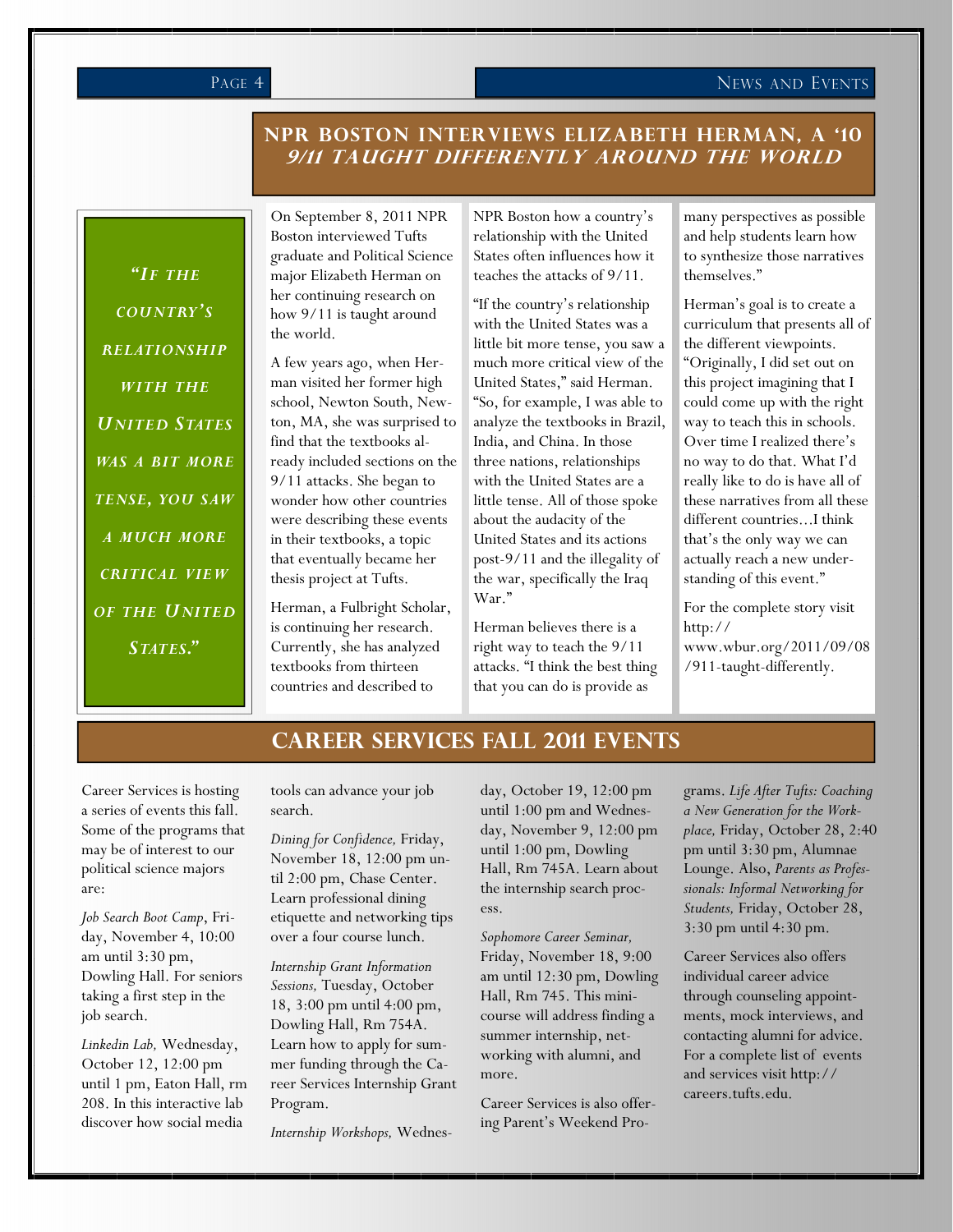#### ELIZABETH LANDERS, T '13, 2011 SUMMER IN PARIS WITH THE UMP CONTINUED FROM PAGE 3

It has always been my firm, personal belief that the best way to learn a language is to work, live, and immerse yourself in the environment. My new take on this idea is that the best way to learn a political system, a living system so rife with its own nuances that you could spend a decade trying to figure them all out, is simply to live it. By living in Paris and working at the UMP, I

developed a real understanding of French politics that is rooted in faces and conversations, not essay-writing and research.

Even though I'm back in the United States, my Twitter

feed and news searches are now replete with French political news that I read daily to stay current in hopes of finding yet another excuse to return to Paris."

#### Historian Niall Ferguson Presents The Financial Crisis and the Decent of the West Thursday, October 13th , 4:30 pm, Distler Performance Hall

On Thursday, October 13th the Office of the President will host a Snyder Presidential Lecture with historian Niall Ferguson who will present The Financial Crisis and the Decent of the West.

Niall Ferguson, MA D.Phil., is a Lawrence A. Tisch Professor of History at Harvard University. He is also a Senior Research Fellow at Jesus College, Oxford University, and a Senior Fellow at the Hoover Institution, Stanford University.

Born in Glasgow, Scotland in 1964, he was a Demy at Magdalen College and graduated with First Class Honours in 1985. After two years as a Hanseatic Scholar in Hamburg and Berlin, he took up a Research Fellowship at Christ's College, University of Cambridge in 1989, subsequently moving to a Lectureship at Peterhouse. He returned to Oxford in

1992 to become Fellow and Tutor in Modern History at Jesus College, University of Oxford, a post he held until 2000, when he was appointed Professor of Political and Financial History at Oxford. Two years later he left for the United States for the Herzog Chair in Financial History at the Stern Business School, New York University, before moving to Harvard University in 2004. Until 2011 Ferguson had a joint appointment at Harvard and was concurrently Tisch Professor of History and William Ziegler Professor of Business Administration at the Harvard Business School.

Ferguson's first book, Paper and Iron: Hamburg Business and German Politics in the Era of Inflation 1897-1927 (Cambridge University Press, 1995), was shortlisted for the History Today Book of the Year award, while the collection of essay edited, Virtual History: Alternatives and Counterfactuals

(Macmillan, 1997), was a UK bestseller and subsequently published in the United States, Germany, Spain and elsewhere.

In 1998 he published to international critical acclaim The Pity of War: Explaining World War I (Basic Books) and The World's Banker: The History of the House of Rothschild (Penguin). The latter won the Wadsworth Prize for Business History and was also short-listed for the Jewish Quarterly/Wingate Literary Award and the American National Jewish Book Award. In 2001 he published The Cash Nexus: Money and Power in the Modern World, 1700-2000 (Basic), following a year as Houblon-Norman Fellow at the Bank of England.

Ferguson is a weekly columnist for Newsweek and a contributing editor for Bloomberg TV as well as an adviser to leading financial institutions. Ferguson divides his time between the

United States and the United Kingdom.

Controversial, expansive, and eloquent, Ferguson has been called "the most talented British Historian of his generation". The ambitious themes he explores in his work have urgent relevance to the present as well as the past. In 2004 Time magazine named him one of the world's hundred most influential people.

Established in 2004 the Richard E. Snyder President's Lecture series is intended to invigorate the intellectual environment on campus by providing a forum for the presentation of provocative points of view on matters of national and international importance.

 $\frac{1}{2}$  ,  $\frac{1}{2}$  ,  $\frac{1}{2}$  ,  $\frac{1}{2}$  ,  $\frac{1}{2}$  ,  $\frac{1}{2}$  ,  $\frac{1}{2}$ 

#### Tickets are available at Dowling Hall.

For more information on Niall Ferguson visit http:// www.niallferguson.com/site/ FERG/Templates/ General2.aspx? pageid=5&cc=GB.